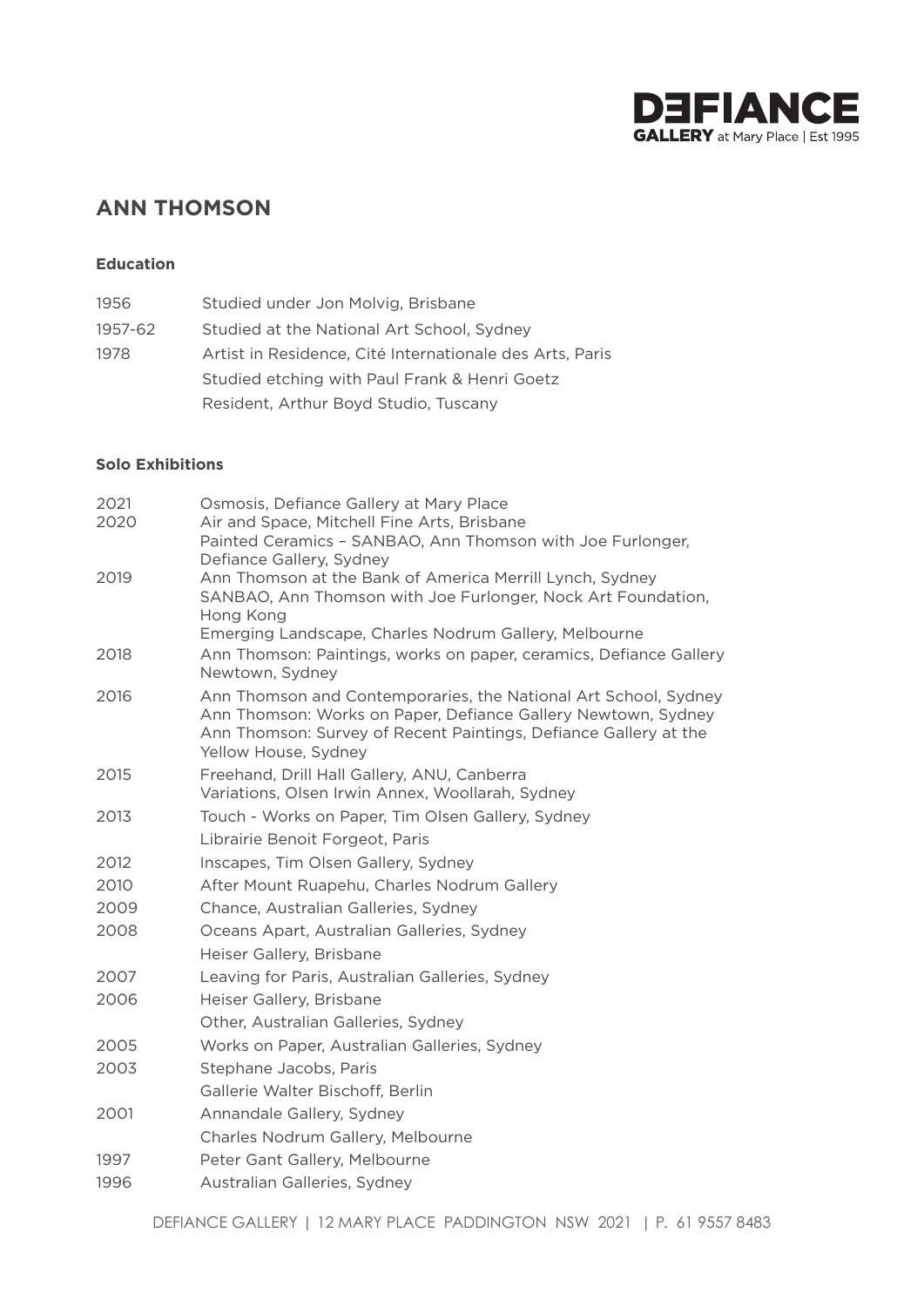| 1995 | Australian Galleries, Sydney                    |
|------|-------------------------------------------------|
| 1994 | Australian Galleries, Sydney                    |
| 1993 | Meridian Sculpture Gallery, Melbourne           |
|      | Australian Galleries in conjunction with        |
|      | Australia Felix, Art Gallery of New South Wales |
| 1992 | Australian Galleries, Sydney                    |
| 1990 | Coventry Gallery, Sydney                        |
| 1989 | <b>BMG Fine Art, Adelaide</b>                   |
|      | Australian Galleries, Melbourne                 |
| 1988 | Coventry Gallery, Sydney                        |
|      | Australian Galleries, Melbourne                 |
| 1986 | Michael Milburn Gallery, Brisbane               |
|      | Coventry Gallery, Sydney                        |
| 1985 | Michael Milburn Gallery, Brisbane               |
| 1984 | Stadia Graphics Gallery, Sydney                 |
|      | Coventry Gallery, Sydney                        |
| 1983 | Christine Abrahams Gallery, Melbourne           |
| 1982 | Gallery A, Sydney                               |
| 1980 | Monash University, Melbourne                    |
| 1979 | Gallery A, Sydney                               |
| 1977 | Gallery A, Sydney                               |
|      | Institute of Modern Art, Brisbane               |
| 1974 | Gallery A, Sydney                               |
| 1973 | Gallery One Eleven, Brisbane                    |
| 1965 | <b>Watters Gallery</b>                          |

# **Selected Group Exhibitions**

| 2019 | DEFIANCE - A Group Exhibition, Defiance Gallery, Paddington<br>STUCK TOGETHER - A group exhibition of collage and assemblage, Defiance<br>Gallery, Newtown<br>AUTUMN GROUP SHOW, Defiance Gallery, Paddington<br>STOCKROOM SHOW, Defiance Gallery, Paddington<br>PAPER - Collage, Drawing and Works on Paper, Defiance Gallery, Newtown                                                                                                                                                                                                                                                                                                    |
|------|--------------------------------------------------------------------------------------------------------------------------------------------------------------------------------------------------------------------------------------------------------------------------------------------------------------------------------------------------------------------------------------------------------------------------------------------------------------------------------------------------------------------------------------------------------------------------------------------------------------------------------------------|
| 2018 | 6 ARTISTS   7 DAYS: The AWC Newhaven Exhibition, Defiance Gallery, Sydney<br>The Art of Friendship, Gallery Lane Cove, Sydney<br>Jamberoo Mountain Road: Contemporary Australian Artists, Shoalhaven<br>Regional Gallery, Nowra<br>Abstract Landscape II, Defiance Gallery Newtown, Sydney<br>Abstract Landscape, Defiance Gallery at Mary Place, Paddington, Sydney<br>Salon des Refusés, S.H. Ervin Gallery, Sydeny<br>Defiance at Mary Place: Painting and sculpture, Defiance Gallery at Mary Place,<br>Paddington, Sydney<br>Defiance Gallery Group Show: Painting, sculpture and works on paper, Defiance<br>Gallery Newtown, Sydney |
| 2017 | Artist Profile: Australian Painters 2007 to 2017, Orange Regional Gallery,<br>Orange<br>Makers Mark, Defiance Gallery Newtown, Sydney                                                                                                                                                                                                                                                                                                                                                                                                                                                                                                      |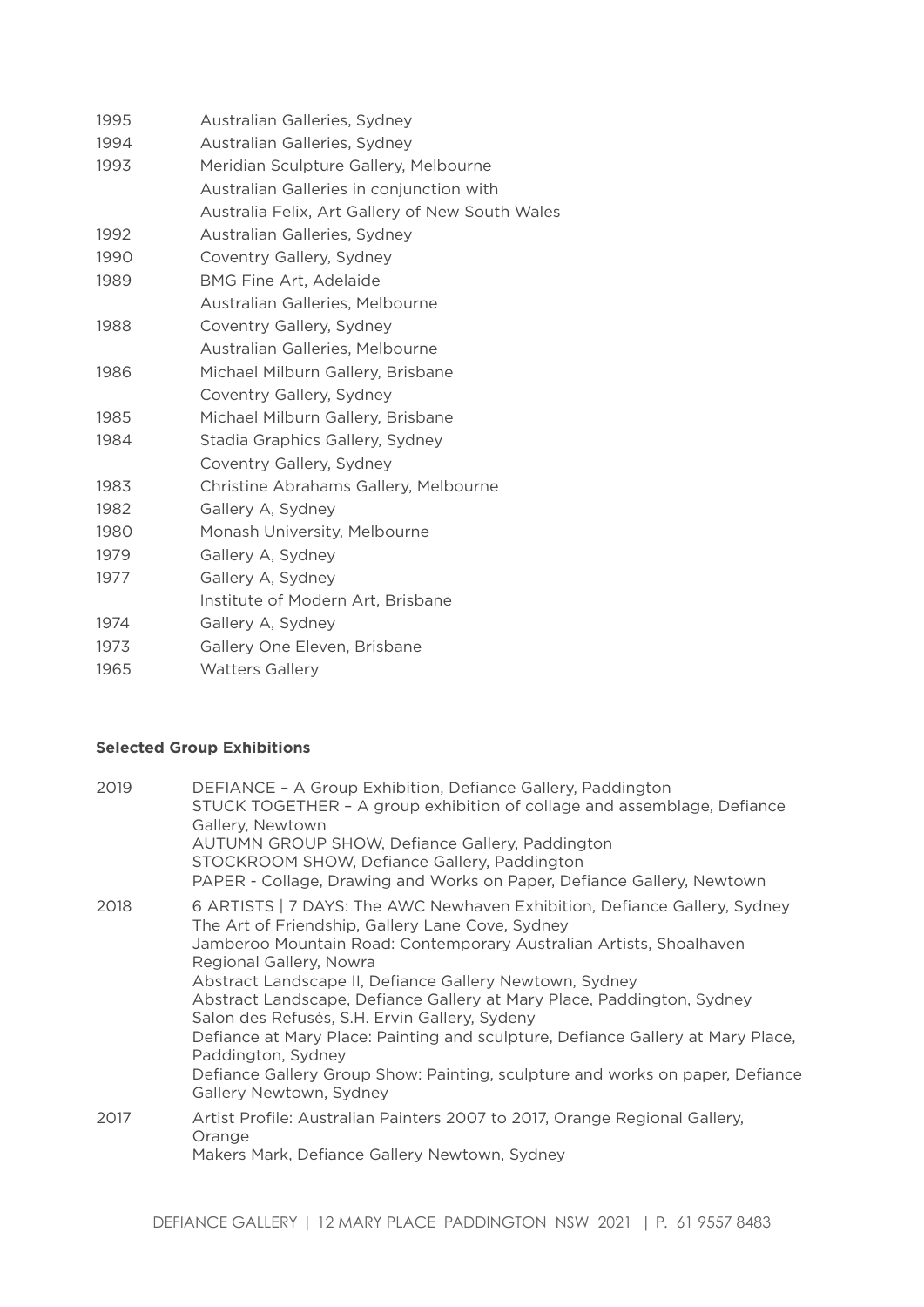| 2016 | Step up to the plate, Defiance Gallery Newtown, Sydney<br>Spring Fever, Defiance Gallery Newtown, Sydney<br>SAVE NAS: A Celebration of the National Art School, Defiance Gallery |
|------|----------------------------------------------------------------------------------------------------------------------------------------------------------------------------------|
|      | Newtown, Sydney<br>Abstract Landscape, Defiance Gallery, Sydney                                                                                                                  |
| 2014 | Landscapes: Ways of Looking, Olsen Irwin Annex, Woollahra, Sydney<br>Taking Form, Olsen Irwin Annex, Woollahra, Sydney                                                           |
| 2013 | Sydney Contemporary Art Prize, Charles Nodrum Gallery                                                                                                                            |
| 2011 | Fleurieu Art Prize, South Australia                                                                                                                                              |
| 2010 | A Summer Survey, Tim Olsen Gallery                                                                                                                                               |
|      | Miscellanea, Tim Olsen Gallery, Sydney                                                                                                                                           |
|      | Three Sydney Artists: let loose in the Landscape, Bega Regional Gallery                                                                                                          |
|      | On This Island, Meeting and Parting, Hazelhurst Regional Gallery & Arts Centre                                                                                                   |
| 2009 | Water, King on William Gallery, Sydney                                                                                                                                           |
|      | Windows on pain, Carriageworks, Sydney                                                                                                                                           |
| 2008 | Rubik, Charles Nodrum Gallery                                                                                                                                                    |
|      | Stock Exhibition, Australian Galleries Painting & Sculpture, Sydney                                                                                                              |
|      | Wish You Were Here, Tweed River Art Gallery, Murwillumbah, NSW                                                                                                                   |
|      | Group Exhibition, Australian Galleries, Roylston Street, Sydney                                                                                                                  |
| 2007 | Stock Show, Australian Galleries, Melbourne                                                                                                                                      |
|      | Small Pleasures: Painting and Sculpture, Australian Galleries, Melbourne                                                                                                         |
| 2006 | Wynne Prize, Art Gallery of New South Wales                                                                                                                                      |
|      | Salon des Refusés, S.H. Ervin Gallery, Sydney                                                                                                                                    |
|      | Who Cares?, Boutwell Draper Gallery, Sydney                                                                                                                                      |
|      | Same Place, Many Views - Painting the Australian Landscape, Defiance Gallery,<br>Sydney<br>The Big Picture, Delmar Gallery, Sydney                                               |
|      | Dobell Prize for Drawing 2006, Art Gallery of New South Wales                                                                                                                    |
|      | Summery, Australian Galleries, Sydney                                                                                                                                            |
|      | 50th Anniversary Exhibition, Australian Galleries, Melbourne                                                                                                                     |
| 2005 | Salon start, Galerie Arts d'Australie, Stéphen Jacob, Strasbourg                                                                                                                 |
|      | 10th Annual 6"x6"x6" Miniature Sculpture Show, Defiance Gallery, Sydney                                                                                                          |
|      | Kedumba Drawing Award, Winner, Blackheath Gallery, NSW                                                                                                                           |
| 2004 | Salon Art Paris, Galeirie Arts d'Australie, Stéphen Jacob, Paris, France                                                                                                         |
|      | Salon Art Event, Galerie Arts d'Australie, Stéphen Jacob, Lille                                                                                                                  |
| 2002 | Salon ART PARIS, Carousel du Louvre, Galerie Arts d'Australie, Stephane Jacob                                                                                                    |
|      | La Loire-Atlantic donne rendezvous a l'Australie, Art et Culture des Antipodes,<br>Arts d'Australia, Stephane Jacob / Conceil General de Loire-Atlantique, Nantes                |
|      | Salon ART PARIS, Carousel du Louvre, Galerie Arts d'Australie, Stephane Jacob                                                                                                    |
| 2001 | 5 Artistes Australiens, Galierie Odile Boiscosk, Paris                                                                                                                           |
|      | Voayge dans la matiere, Arts d'Australie, Stephane Jacob, Paris, Atelier Claude<br>Cerf, Paris                                                                                   |
| 2000 | Stephane Jacob, Paris, Galerie Visages de l'Art, Marly-le-Roi                                                                                                                    |
|      | Australia - Visages d'un continent, Arts d'Australie,                                                                                                                            |
|      | A Studio in Paris - Australian Artists at the Cité, S.H. Ervin Gallery                                                                                                           |
|      | Fleurieu Prize, South Australia                                                                                                                                                  |
|      | Sulman Prize, Art Gallery of NSW, Sydney                                                                                                                                         |
|      | DEFIANCE GALLERY   12 MARY PLACE PADDINGTON NSW 2021   P. 61 9557 8483                                                                                                           |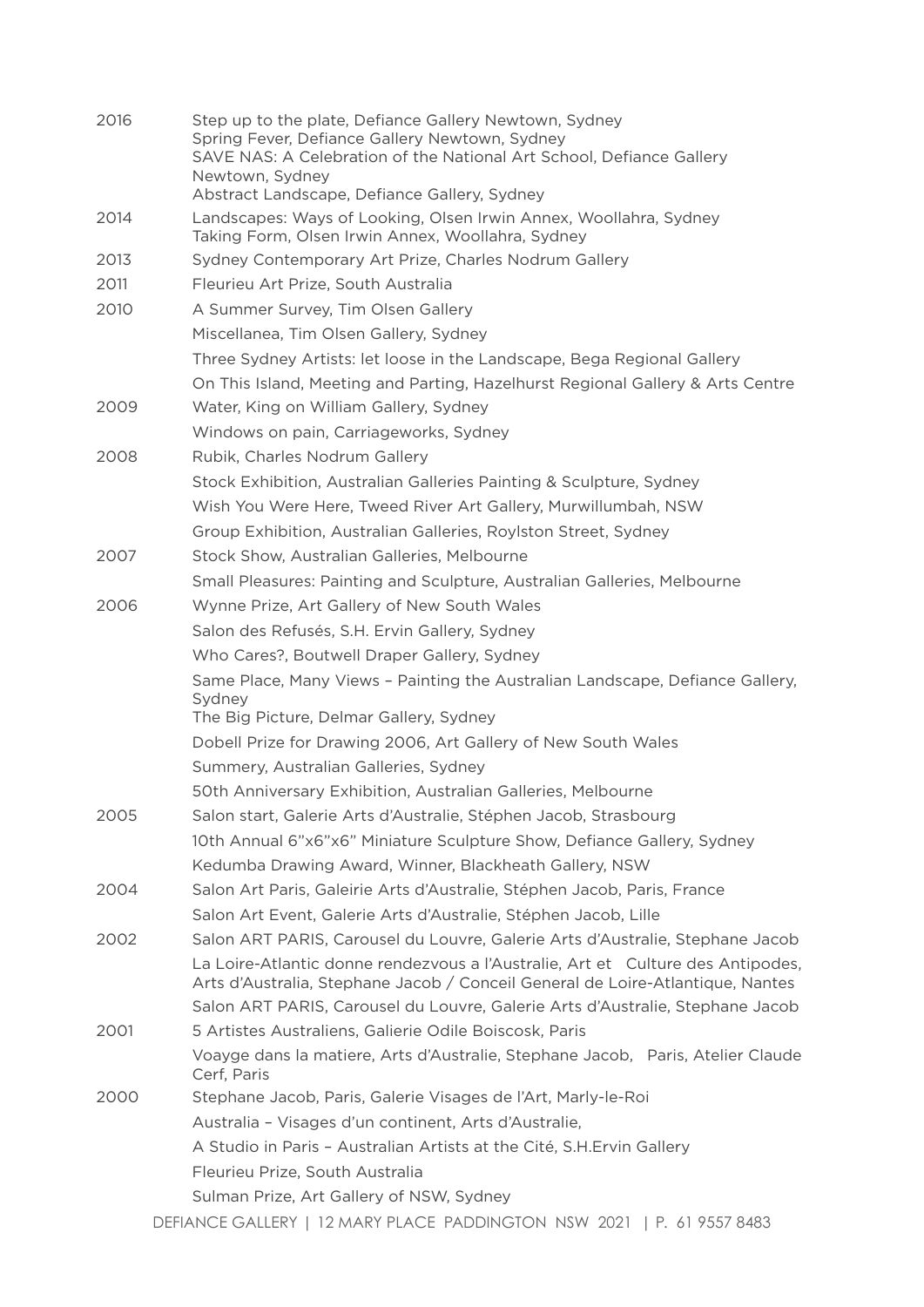|      | Archibald Portrait Prize, Art Gallery of NSW & Touring                                                        |
|------|---------------------------------------------------------------------------------------------------------------|
|      | Accents Australiens, Espace Adamski Designs, Paris                                                            |
|      | Arts d'Australie, Stéphane Jacobs, Paris                                                                      |
| 1999 | Skin Culture, Tin Sheds, Sydney                                                                               |
|      | Redlands Westpac Art Prize, Mosman Art Gallery, Sydney                                                        |
|      | Primary Colours - Red, Annandale Galleries, Sydney                                                            |
|      | Visy Board Art Prize, Hill Smith Fine Art, Adelaide                                                           |
|      | Icarus, Goulburn Regional Gallery, NSW                                                                        |
|      | Wynne Prize Exhibition, Art Gallery of NSW                                                                    |
|      | Prize Pictures, King Street Gallery on Burton, Sydney                                                         |
|      | Silver, Ivan Dougherty Gallery, Sydney                                                                        |
| 1998 | Toys by Artists, University of Newcastle, Faculty of Art & Design and New<br>England Regional Art Museum, NSW |
|      | Art Museum, Shanghai                                                                                          |
|      | Australian Contemporary Paintings, Lui Hai-su National                                                        |
|      | Art & Music, Axia Modern Art, Melbourne                                                                       |
|      | Skin Culture, The George Gallery, Melbourne                                                                   |
|      | Primary Colours - Blue, Annandale Galleries, Sydney                                                           |
|      | Winner, Wynne Prize, Art Gallery of NSW                                                                       |
| 1995 | New England Regional Art Museum, Armidale                                                                     |
| 1994 | Drawing on Inspiration, Ivan Dougherty Gallery, Sydney                                                        |
| 1993 | Chandler Coventry Collection, Campbelltown Art Gallery, NSW                                                   |
| 1992 | Interpretations, Goulburn Regional Art Gallery, Sydney                                                        |
|      | Portfolio of Women Artists, Macquarie Galleries, Sydney                                                       |
|      | Campus Collection, Ivan Dougherty Gallery, Sydney                                                             |
| 1990 | A Young Collectors' Exhibition, Coventry Gallery, Sydney                                                      |
| 1989 | Intimate Drawing, Coventry Gallery, Sydney                                                                    |
| 1988 | Drawing in Australia, Australian National Gallery, Canberra                                                   |
|      | Contemporary Views of New England, New England Regional Art Museum                                            |
|      | Tenth British International Print Biennale, Bradford, UK                                                      |
| 1987 | Australian Works on Paper, Dion Fine Art, Dallas, USA                                                         |
|      | Colour II, Coventry Gallery, Sydney                                                                           |
|      | The Jack Manton Prize, Queensland Art Gallery, Sydney                                                         |
|      | Surface for Reflexion, Art Gallery of NSW, Sydney                                                             |
| 1986 | Colour I, Coventry Gallery, Sydney                                                                            |
| 1985 | Contemporary Australian Art, The Warwick Arts Trust, London                                                   |
|      | Galleria Lillo, Venice, Ital                                                                                  |
|      | Salute to Lloyd Rees, Macquarie Galleries, Sydney                                                             |
| 1984 | Musée de l'Art Wallon, Liege, Belgium                                                                         |
| 1982 | Anzacs 82, Macquarie University, Sydney                                                                       |
| 1981 | Canberra Times National Art Award, Canberra                                                                   |
| 1980 | Summer Exhibition, Gallery A, Sydney                                                                          |
| 1978 | Exposition, Cité Internationale des Arts, Paris                                                               |
|      |                                                                                                               |

DEFIANCE GALLERY | 12 MARY PLACE PADDINGTON NSW 2021 | P. 61 9557 8483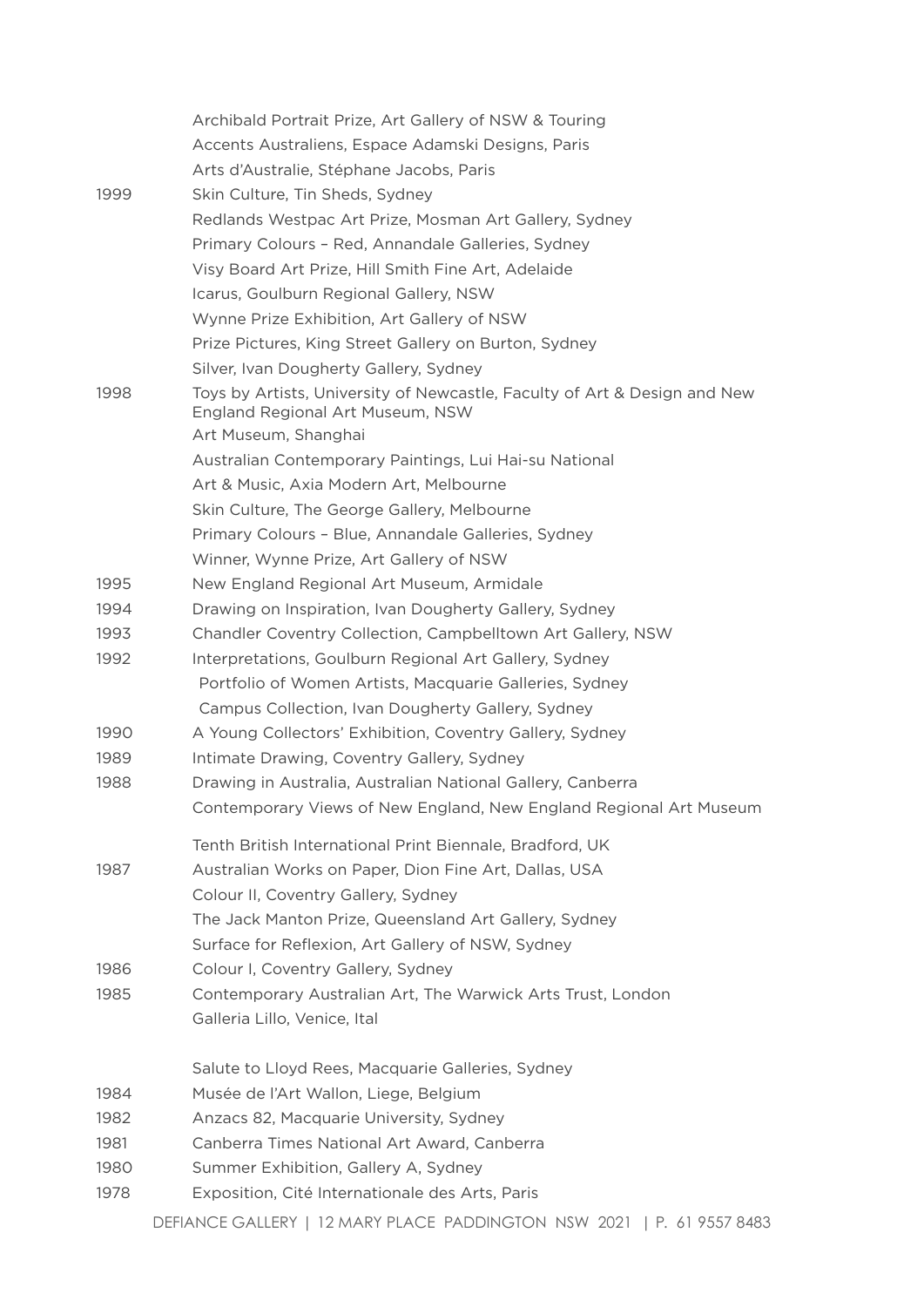|      | Australian Women Artists, Contemporary Arts Society, Sydney |
|------|-------------------------------------------------------------|
|      | Landscape & Image, Contemporary Australian Art to Indonesia |
| 1977 | Gallery A, Sydney                                           |
|      | Opening Exhibition, Warehouse Gallery, Melbourne            |
| 1975 | Ten Australians, Gallery A, Sydney                          |
| 1974 | Ten Years, Watters Gallery, Sydney                          |
|      | Gallery A, Sydney                                           |
| 1972 | Bonython Galleries, Adelaide                                |
|      | Von Bertouch Galleries, Newcastle                           |
|      | <b>Blaxland Gallery, Sydney</b>                             |
|      | Seven Figurative Painters, Barry Stern Gallery, Sydney      |
|      | Clune Galleries, Sydney                                     |
|      |                                                             |

#### **Prizes and Awards**

| 2018 | Artist in residence, The Nock Art Foundation Artists Residency, Hong<br>Kong   Jingdezhen   China                                      |
|------|----------------------------------------------------------------------------------------------------------------------------------------|
| 2017 | Artist in residence, Jamberoo Mountain Road, Knights Hill<br>Australian Wildlife Conservancy Residency, Newhaven Northern<br>Territorv |
| 2016 | Winner, Tattersall's Club Landscape Art Prize, Brisbane                                                                                |
| 2014 | Reims Residence, Reims, France                                                                                                         |
| 2006 | Artist in residence, Cité Internationale de Arts, Paris                                                                                |
| 2005 | Winner, Kedumba drawing prize, Blackheath                                                                                              |
| 2003 | Artist in residence, Cité Internationale de Arts, Paris                                                                                |
| 2002 | Winner, Geelong Contemporary Art Prize, Geelong                                                                                        |
| 2000 | Artist in Residence, Cité Internationale des Arts, Paris                                                                               |
| 1999 | Artist in residence, Cité Internationale de Arts, Paris                                                                                |
| 1998 | Wynne Prize, Art Gallery of New South Wales, Sydney                                                                                    |
| 1995 | Artist in Residence, Cité Internationale des Arts, Paris                                                                               |
| 1986 | John McCaughey Award, Art Gallery of NSW, Sydney                                                                                       |
| 1985 | Arthur Boyd Studio, Tuscany                                                                                                            |
| 1985 | The Sydney Morning Herald Arts Prize                                                                                                   |
| 1984 | Purchase Prize, University of New South Wales, Sydney                                                                                  |
| 1981 | Canberra Times National Arts Award, Canberra                                                                                           |
| 1980 | Visual Arts Board Grant                                                                                                                |
| 1978 | Visual Arts Board Grant to Cité Internationale des Arts, Paris                                                                         |
| 1976 | David Jones Art Prize, Brisbane                                                                                                        |
|      |                                                                                                                                        |

## **Commissions**

| 1992  | Centrepiece, The Australian Pavilion, World Expo, Seville, Spain |
|-------|------------------------------------------------------------------|
| 1990. | The Australian Legal Group Contemporary Print Collection         |
| 1987  | Convention Centre, The Darling Harbour Authority, Sydney         |
| 1977  | The Malley Refectory Mural, University of Queensland             |